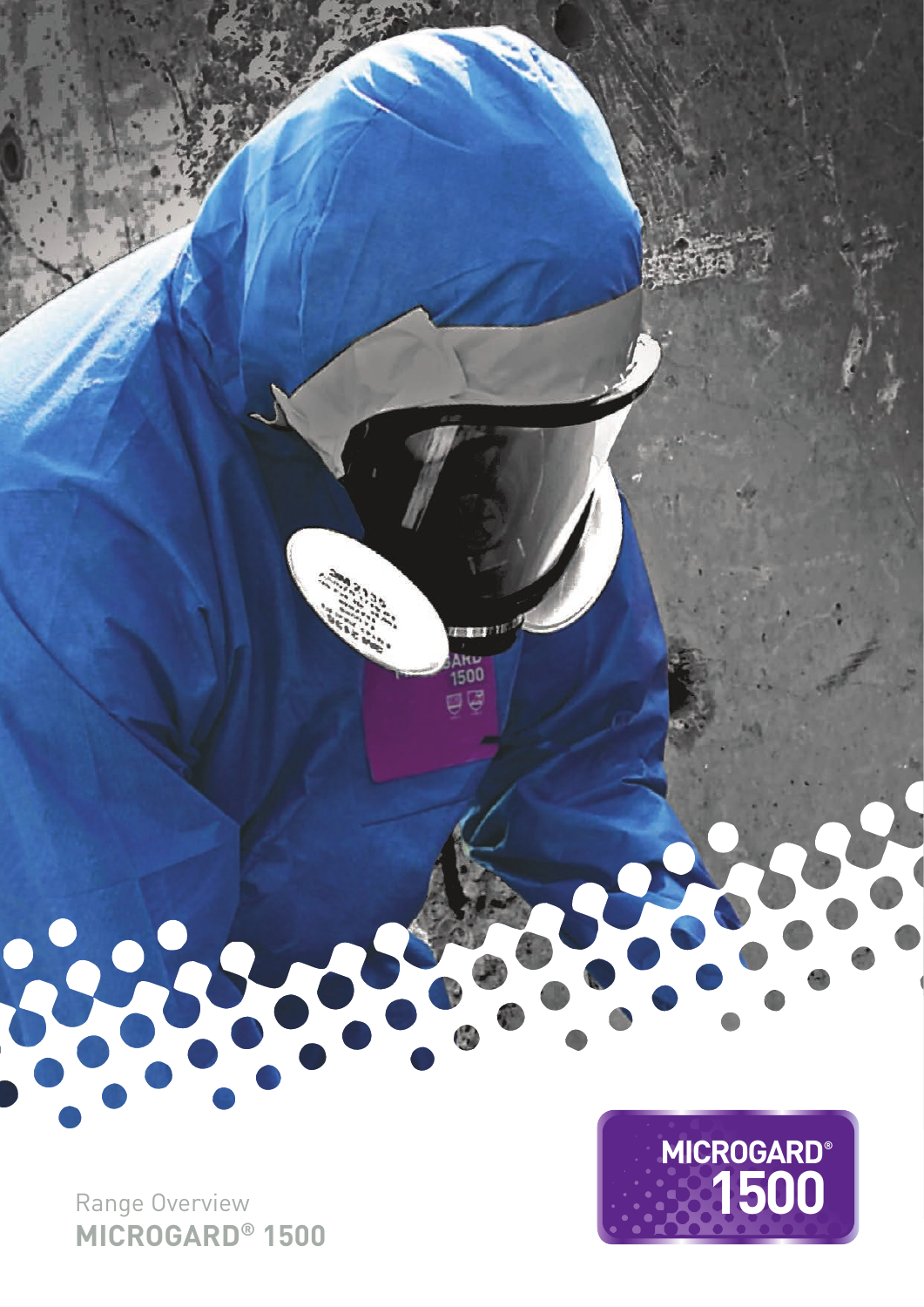# **MICROGARD® 1500**





#### **Applications**

- Asbestos related work
- Handling powders
- General maintenance
- Construction

| MICROGARD <sup>®</sup> 1500 (White)  |       |  |  |
|--------------------------------------|-------|--|--|
| <b>Fabric Filtration Efficiency*</b> |       |  |  |
| <b>Particle Size</b>                 | %     |  |  |
| $0.3 - 0.5 \,\mu m$                  | 98.7% |  |  |
| $0.5 - 1.0 \mu m$                    | 99.2% |  |  |
| $1.0 - 3.0 \,\mu m$                  | 99.7% |  |  |
| $3.0 - 5.0 \mu m$                    | 100%  |  |  |
| $5.0 \mu m$                          | 100%  |  |  |
|                                      |       |  |  |

MICROGARD® 1500 coveralls have been designed for workers involved in the stripping, clear up or handling of asbestos, general maintenance, construction and contract cleaning.

Asbestos fibres, such as Chrysotile, are typically 3-5 microns in size. The SMS fabric used in the construction of MICROGARD® 1500 coveralls has been proven to filter 100% of particles larger than 3 microns\*



#### **Features & Benefits**

**Protection** - Proven to filter 100% of particles >3 microns\*

**Comfort** - Air and water vapour permeable ("breathable") to help reduce the risk of heat stress

**Silicone Free** - Critical in spray painting applications

**Optimised body fit** - Improves wearer comfort and safety.

\*JSTIIF particle penetration test

### **Protection Levels & Additional Properties**



#### **Stitched Seams**

Combining strength with particle barrier White, Red and Navy also available with bound or taped seams



## Model**138**

#### **Suit Features**

• 3-piece hood

- Elasticated hood, wrists, waist and ankles
- 2-way front zipper with resealable storm flap

**Sizes:** S-5XL

**Colours:** White, Navy, Red, Orange

(Model 113 available in Red & Orange featuring silver reflective tape for enhanced visibility.)

MICROGARD Limited 9 Saltmarsh Court · Priory Park · Hessle · Kingston upon Hull · UK · HU4 7DZ Tel +44 (0) 1482 625444 · Fax +44 (0) 1482 630400 Email sales@microgard.com · **www.microgard.com**